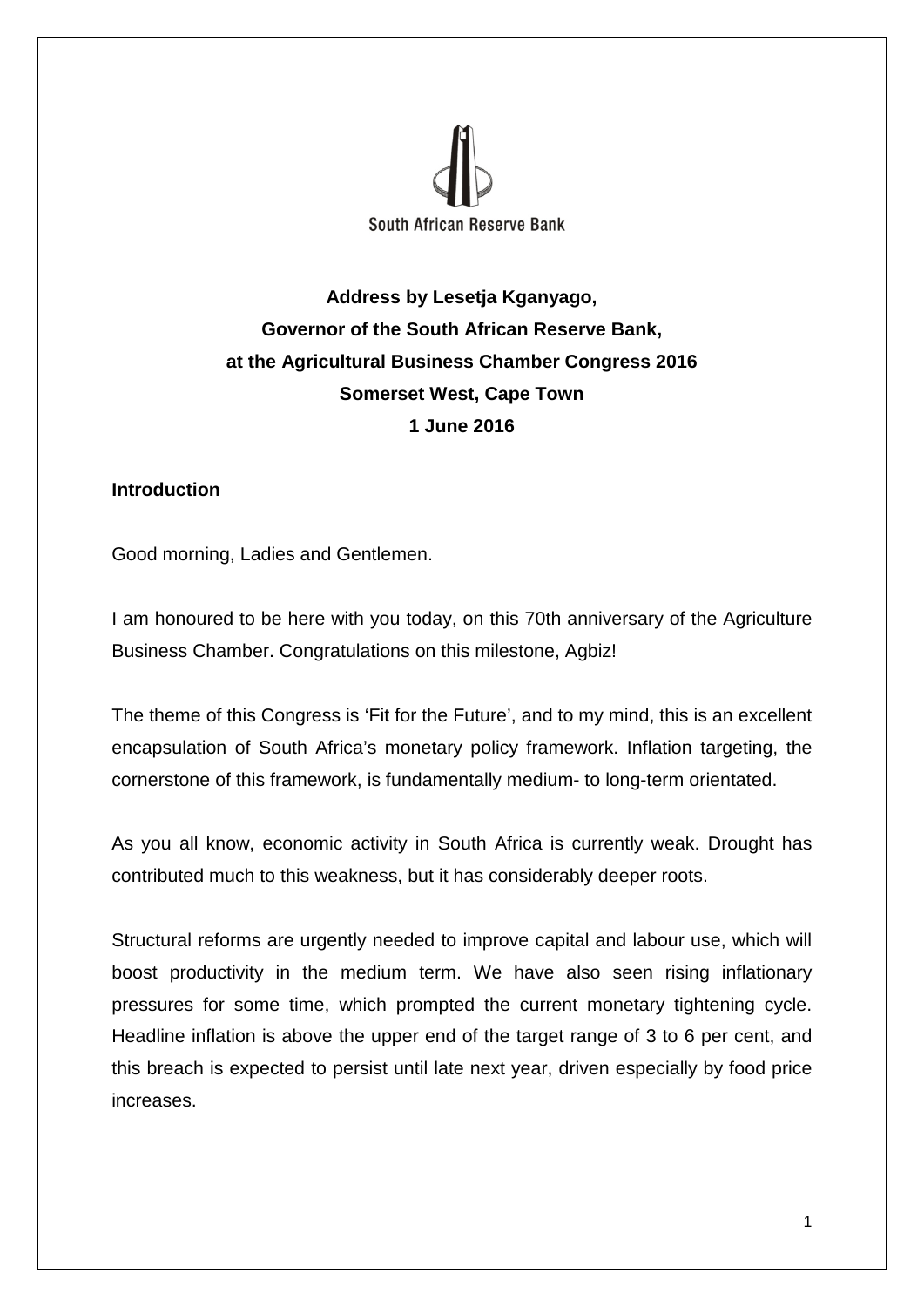The South African Reserve Bank is certain that an environment of consistently low and stable inflation is the best contribution it can make to balanced and sustainable growth in South Africa. However, inflation shocks such as the current food price spike can compromise the credibility of the Bank and thereby permanently accelerate inflation.

I will focus my remarks today on explaining how the Bank views these shocks and when it deems a monetary policy response necessary.

## **Economic conditions and the drought**

South Africa's short-term prospects do not look encouraging. While growth has declined since 20[1](#page-1-0)1, underlying inflation<sup>1</sup> has increased. At the same time, the economy continues to suffer spillovers from low global growth as well as idiosyncratic shocks, of which drought is the most recent.

Rainfall in [2](#page-1-1)015 was 20 per cent below its long-run average.<sup>2</sup> Parliament recently adopted a motion that drought should be declared a national disaster.<sup>[3](#page-1-2)</sup>

After a particularly large maize harvest in the 2014/15 season, of 14,3 million tonnes, commercial maize production dropped last season and is estimated even lower for 2016/17, at just 7,2 million tonnes. We are thus likely to need up to 4 million tonnes of imported maize this year.

The agriculture, forestry and fisheries sector contracted in every quarter of last year, losing 8.[4](#page-1-3) per cent of its total value over the course of  $2015<sup>4</sup>$  Associated sectors such as manufacturing (via agro-processing) as well as banks and insurance companies that are heavily invested in the agricultural sector have felt the impact of this contraction – as everyone here will know.

<span id="page-1-2"></span>However on 26 May 2016, Parliament adopted a motion to declare the drought a national disaster.

 $\overline{a}$ 

<span id="page-1-0"></span><sup>&</sup>lt;sup>1</sup> As measured by headline inflation excluding food, non-alcoholic beverages, petrol and energy prices  $^{2}$  Annual rainfall measured 380mm in 2015, in contrast to the 1990-2015 average of 477mm.<br><sup>3</sup> As of end 2015, five

<span id="page-1-1"></span>

<span id="page-1-3"></span>Calculated as change in real gross value added at basic prices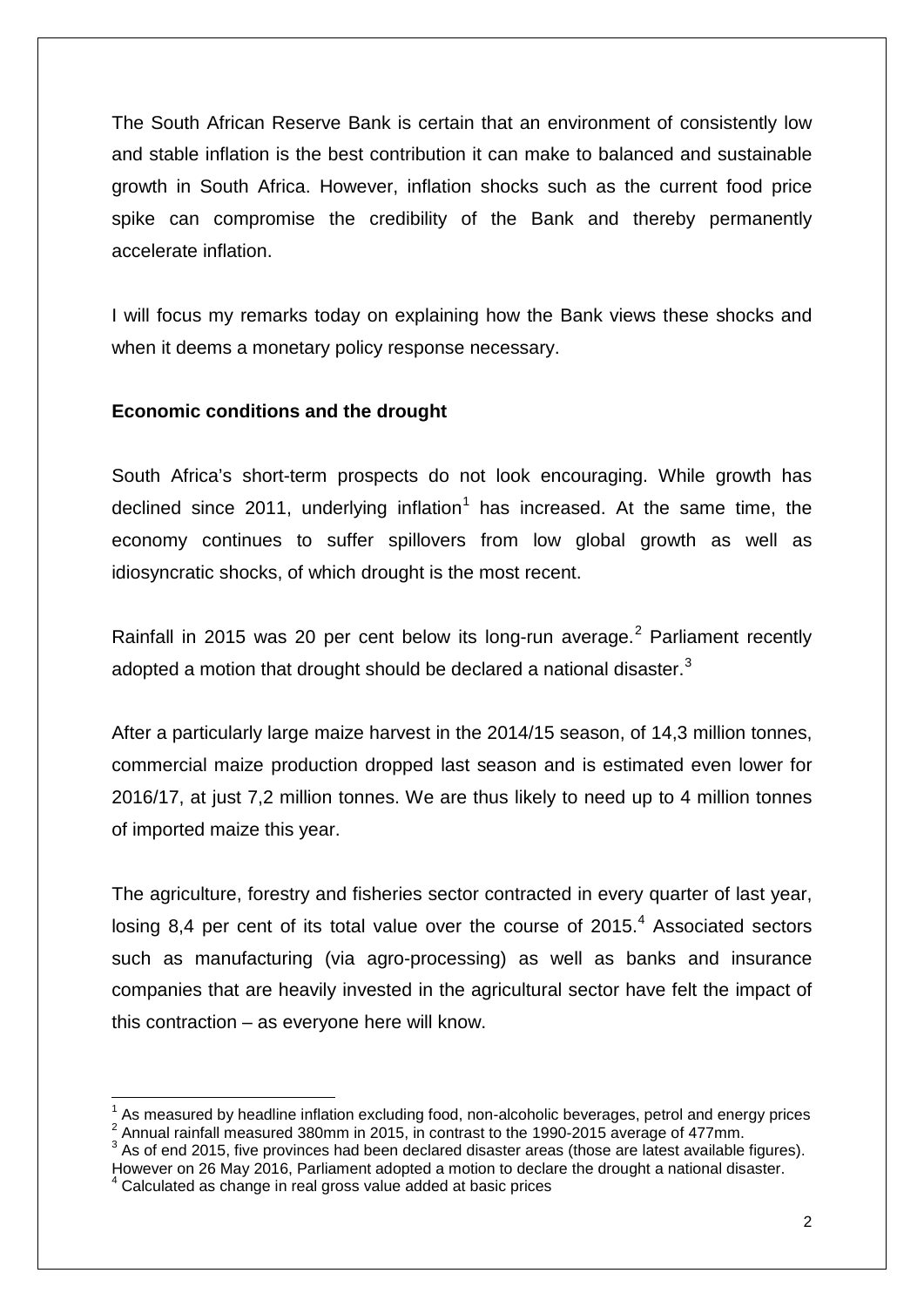In addition to the issue of access to food, we continue to see enormous human suffering from water shortages affecting people's quality of life. These shortages also endanger businesses; this, in turn, threatens the livelihood of the communities dependent on those businesses for employment.

More specifically, we in the Bank have been revising our estimates of potential growth downwards. In other words, the estimated rate at which the economy can sustainably grow before inflation rises has declined. As a result, South Africa today faces a high-inflation, low-growth situation similar to many other commodityexporting emerging markets. The response to this problem is to push potential growth back up while ensuring that inflation does not rise.

Currency depreciation, while uncomfortable, is an important part of the adjustment to broader economic weaknesses, in particular coming from falling commodity prices. But it also tends to lift inflation as firms increase producer prices in response to higher imported input costs and as consumers demand higher wages to re-establish living standards relative to the cost of imported goods.

With a drought and a weaker currency, food prices are playing an unusually strong role in complicating the inflation outlook. I will turn to this relationship in more detail shortly. For now, from a policy vantage point, preventing an inflation response is critical to keeping our overall cost of borrowing low for investment and to maintaining the competitive advantage we have gained with depreciation.

In the past two years, National Treasury has embarked on a fiscal consolidation programme and the South African Reserve Bank has entered a monetary policy tightening cycle. These actions help to reduce inflation and will foster economic stability, consistent with our respective policy frameworks. In the long run, this is good for everyone. In the short run, however, we are providing less economic stimulus while the economy remains far from the hoped-for recovery.

Structural reforms to improve opportunities for small businesses and job seekers would increase investment and productivity, and should therefore complement the current macroeconomic policy stance of the Bank.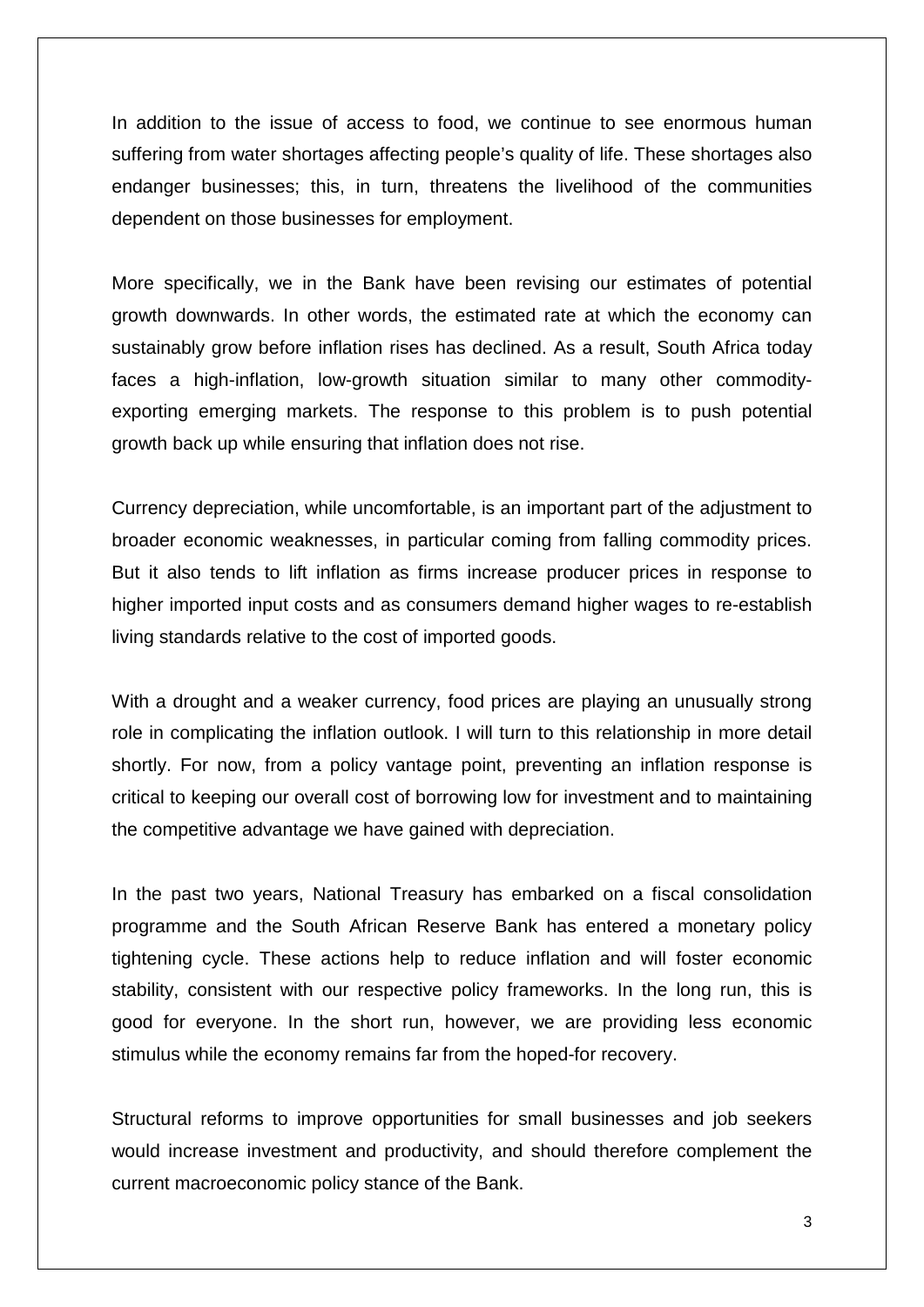### **Food price inflation and the exchange rate**

In 2015, due to favourable oil price shocks, inflation averaged 4,6 per cent. In contrast, inflation outcomes have exceeded 6 per cent this year because of food and petrol prices. The Bank expects headline inflation to average 6,7 per cent in 2016 and 6,2 per cent next year. Food prices are increasing due to the drought, whereas petrol prices are increasing because oil prices have risen off the extremely low levels prevailing at the start of 2015 and a weaker exchange rate. The drought, like oil price movements, is a supply-side shock to inflation.

Domestic price increases in maize, South Africa's staple food, have been extreme. Since 1 January 2015, yellow maize prices have increased by almost 70 per cent while white maize prices have increased by more than 130 per cent over the same period.[5](#page-3-0) In total, food prices make up 14 per cent of the consumer price index, and this measure increased by 11,3 per cent in April 2016, up from 4,3 per cent ten months earlier. Food inflation is forecast to peak at 12 per cent in the final quarter of this year.

Dry conditions since 2015 have caused a long period of herd culling, which increased the short-term supply of meat and temporarily suppressed meat price inflation – thus, although grains inflation has accelerated since June 2015, meat price inflation accelerated this year.

Meat price dynamics were an important reason why food inflation rose at a slowerthan-expected pace last year. However, this trend has reversed in 2016, as food inflation rose faster than we had anticipated in the first four months of the year. Furthermore, the rising cost of meat inputs and the lower supply of animals to the market are likely to push meat prices significantly higher over the course of 2016.

Food prices are not solely determined by domestic supply and demand; they are increasingly influenced by international food prices and therefore by the exchange

<span id="page-3-0"></span> $^5$  As traded up to 20 May 2016 on the South African Futures Exchange (SAFEX) 1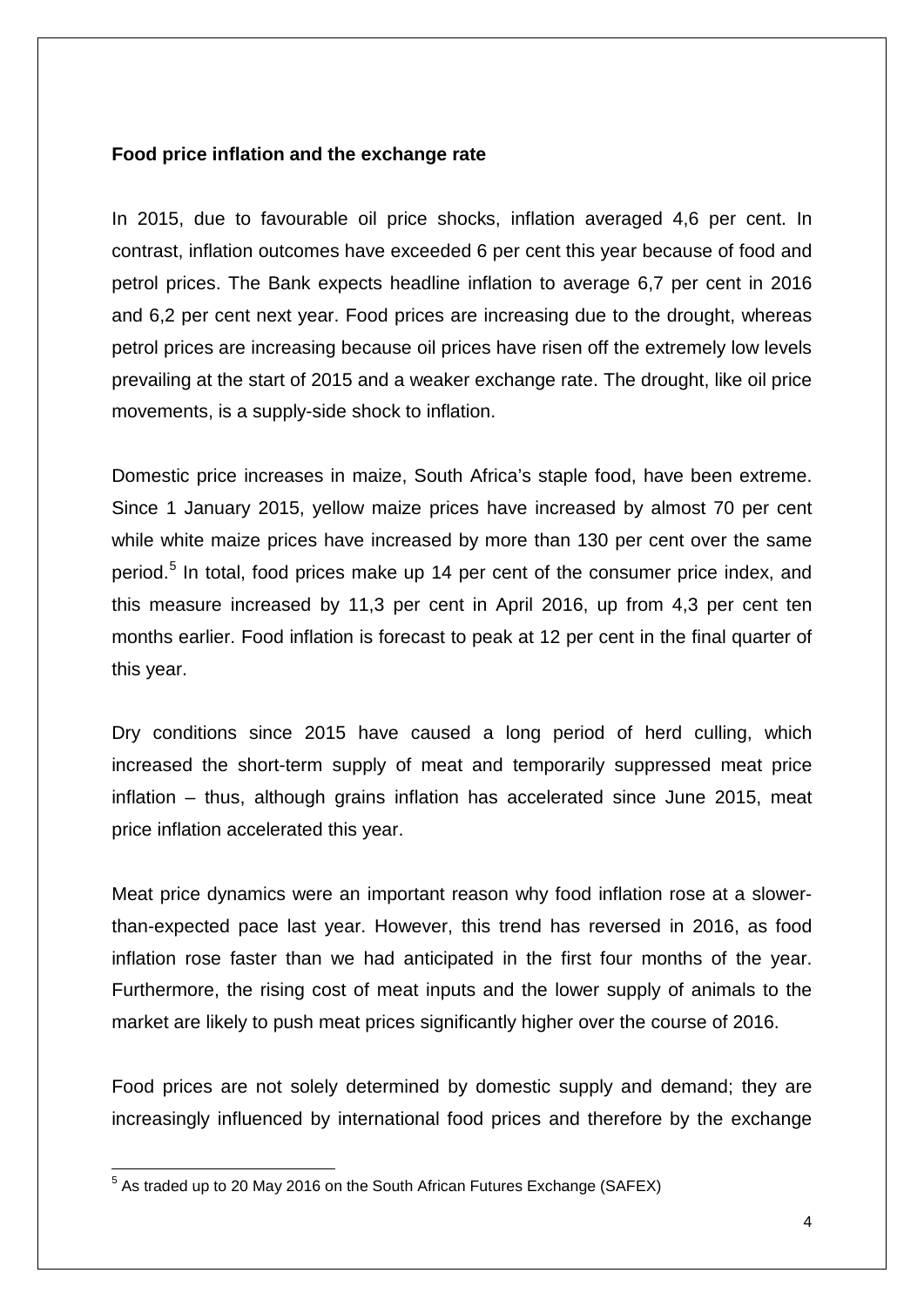rate.<sup>[6](#page-4-0)</sup> This is not necessarily negative. Although South Africa is a net food exporter, we do not have a comparative advantage in all food production. Thus we rely on international prices, which are predominantly US dollar-denominated, in markets where we are price takers. During a drought, international food prices and the currency play a greater role, as food imports are larger than in 'normal' years and more food commodities trade at import parity prices. Exchange rate depreciation is thus often discussed as a disadvantage as it drives up food costs.

Yet there are advantages to depreciation that are easy to overlook. For South African commodity producers, rand depreciation has mitigated the impact of international price changes: food price indices from the UN's Food and Agriculture Organization, measured in US dollars, show international food prices deflating for the past three years. When calculated in rand terms, these prices have continued to rise. Thus, domestic producers (or at least those who have harvested during the drought) have been protected from global agricultural price deflation.

In general, currency movements assist the domestic economy in adjusting to changing international conditions by signalling an appropriate allocation of resources for production. I have been talking about food prices in particular, but broader commodity prices have been declining since 2011. This has resulted in rand depreciation, making our manufacturing and services exports more competitive at a time when mining exports have become less profitable. For the agri-sectors, this implies scope for agro-processing expansion, as we have a relative advantage while the currency is depreciating. Of course, this can only happen once harvests recover from the drought. The extent to which we can lock in these benefits will depend on ensuring that future price increases are contained so as not to erode competitiveness.

#### **The rationale for inflation targeting in South Africa**

 $\overline{a}$ 

Before discussing the way in which the South African Reserve Bank thinks about food prices and its framework, let me briefly reiterate the inflation-targeting rationale.

<span id="page-4-0"></span> $6$  The exchange rate also influences food production costs, as inputs such as fertiliser are usually imported.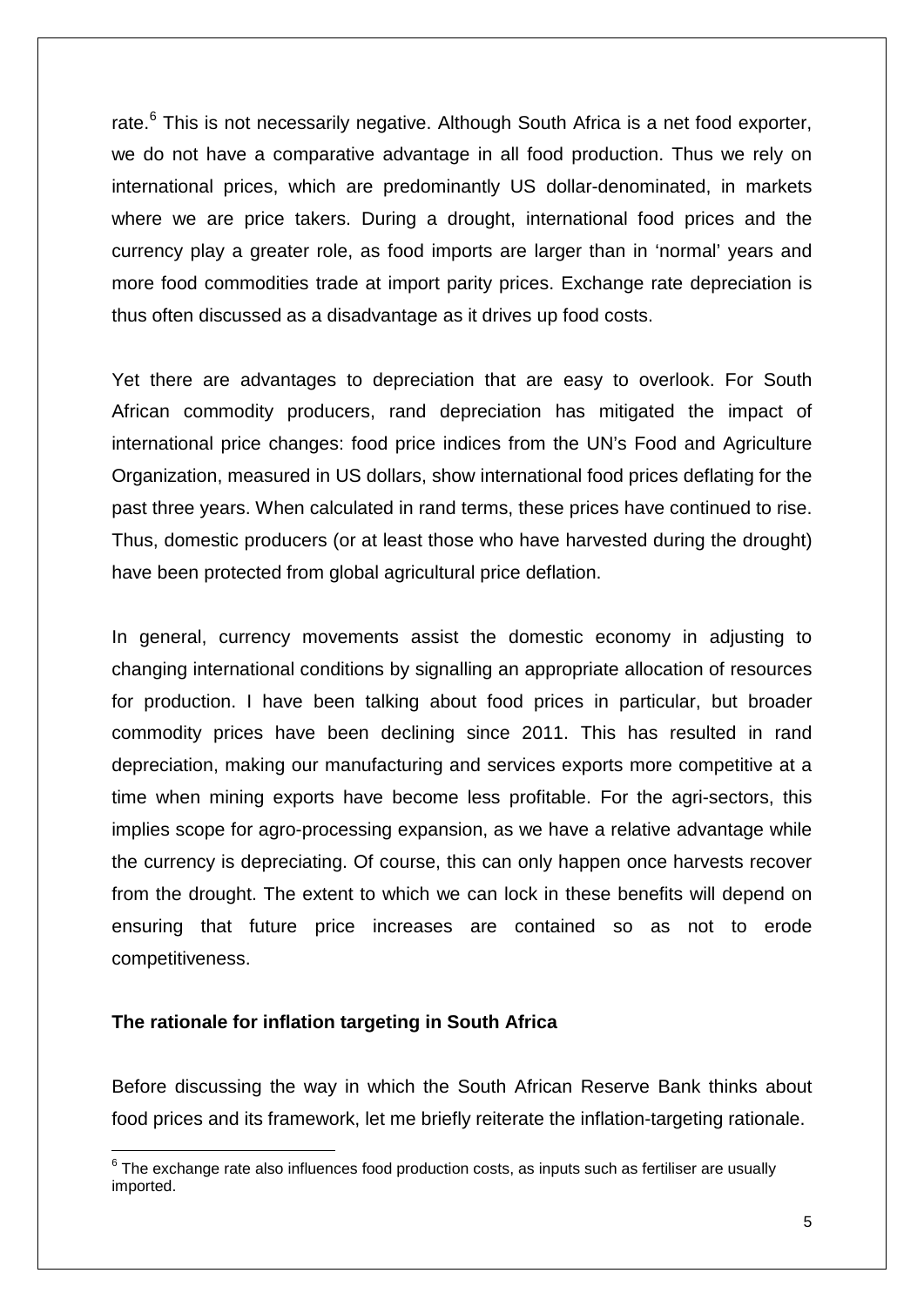Inflation targeting is global best practice in monetary policy because it is transparent while also recognising that there is no long-run, or even medium-run, trade-off between inflation and growth. Instead, in the long run, price stability is a precondition for significant sustainable growth. This is also true of financial stability, which has been added to the mandate of the Bank in the aftermath of the global financial crisis.

Inflation targeting is a framework that helps to create the conditions for a stable and investment-friendly business environment. Volatile or higher inflation outcomes increase business costs in several ways. They can push employees into demanding above-inflation wage increases, which pressure business margins. More variable inflation also increases uncertainty about the costs of business operation, which can delay investment decisions. Finally, investors require higher returns for increased uncertainty, which means elevated long-term real interest rates.

In addition, higher inflation can negatively impact on competitiveness. If inflation in South Africa is above that of our trading partners or export rivals, then the production costs of our exports will be relatively greater, and as a result we will be less competitive in global markets. This can be corrected by rand depreciation but the rand is especially volatile and, furthermore, domestic inflation can easily erode these gains. Inflation targeting helps to address these problems by guiding policymakers to respond to temporary supply shocks when they may permanently accelerate inflation, as well as by ensuring that demand-side inflation is controlled.

These advantages are generic; they apply to everyone. Yet inflation targeting is also particularly suited to the structure of the South African economy. The recent increase in the unemployment rate is a reminder of the large number of people locked out of the real economy. Fundamentally, inflation targeting is a policy framework that protects the vulnerable groups in society, such as the unemployed, the poor and the elderly – basically those with a fixed or no income. Higher headline inflation affects these groups most severely as they are not able to negotiate income increases commensurate with inflation, nor are they able to access financial markets to acquire assets to protect themselves against inflation.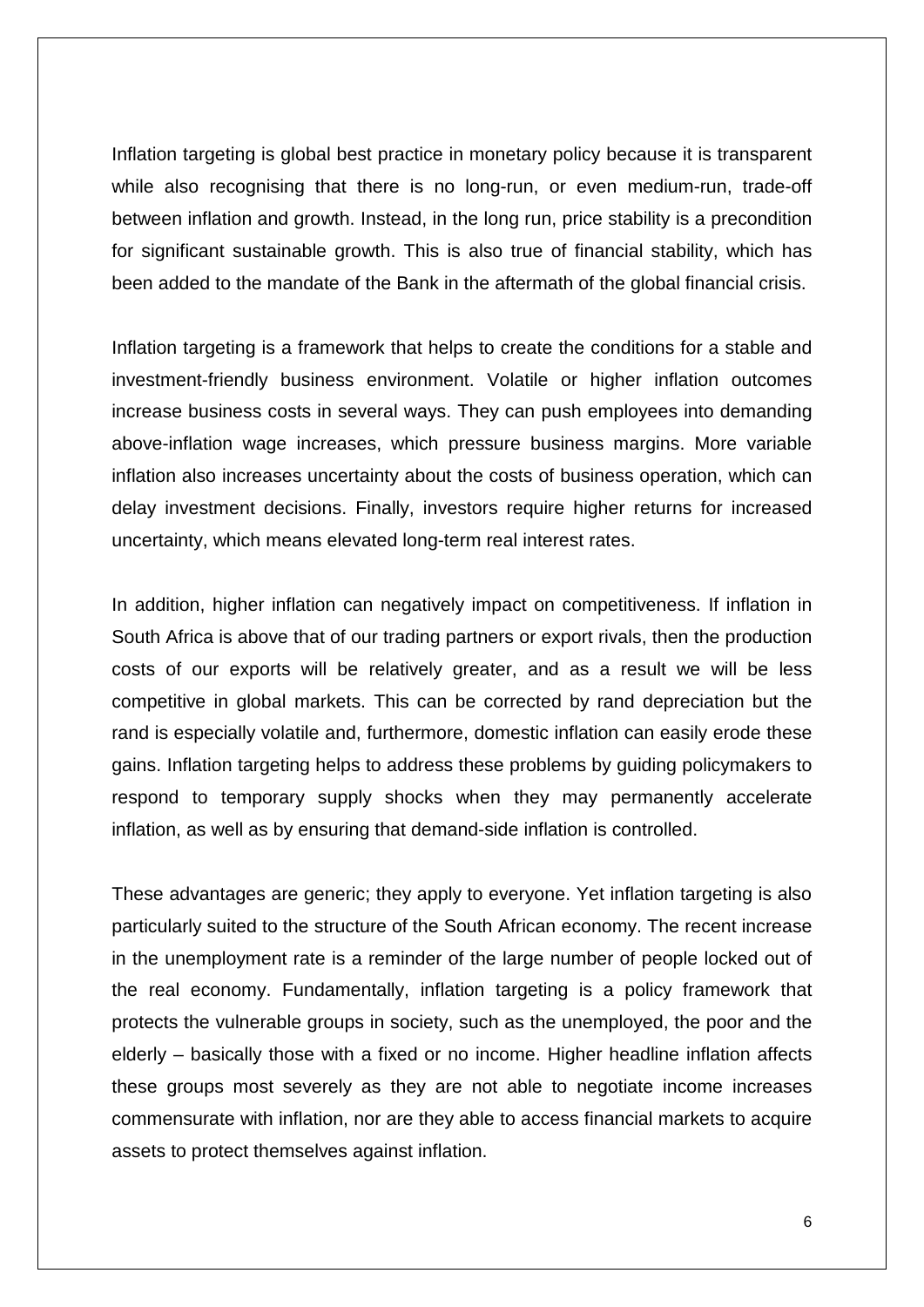The South African economy is characterised by strong pricing rigidities and resilient barriers to entry in many industries. Because of the high concentration of the economy as well as the shortage of skilled employees, 'insiders' – meaning price and wage setters – are in a position to mark prices and wages in line with their expectations. When these price and wage setters expect higher inflation in the future, their actions make the expectations self-fulfilling: inflation duly rises and the risk of a wage-price spiral increases.

Inflation targeting, once credible, has the capacity to break this cycle as it provides an external anchor for the 'insiders.' They focus instead on the Bank's inflation forecast and its communication and on how and when it will achieve the inflation target. This then protects those groups that do not have the same market power as price and wage setters, such as the unemployed, non-unionised employees and small firms. Greater certainty and lower inflation rates remove a significant constraint that these groups face in accessing the real economy. Of course, this is only the case as long as the Bank can convince price and wage setters of its commitment to the inflation target range –as long as the Bank keeps their inflation expectations anchored.

### **Food prices and second-round effects**

Food prices hold a particular interest for the Bank. In part, this is because we are aware of the regressive nature of food price increases. More crucially, from an inflation-targeting perspective, if those who do have negotiating power use it in response to food price shocks, this can lead to second-round effects. By secondround effects I mean a reaction in inflation expectations or wages to higher headline inflation, which would cause a further increase in headline inflation after the initial effect of the shock would have dissipated. This occurred after the previous peak in food prices; in 2008, food price inflation averaged 15,8 per cent. In four of the five subsequent years, wage inflation exceeded both food and headline inflation.

The current tightening cycle began in January 2014. Since then the Bank has hiked the repo rate by a cumulative 200 basis points to 7 per cent currently. This year, the Bank has hiked the repo rate by 75 basis points. From a historical perspective, the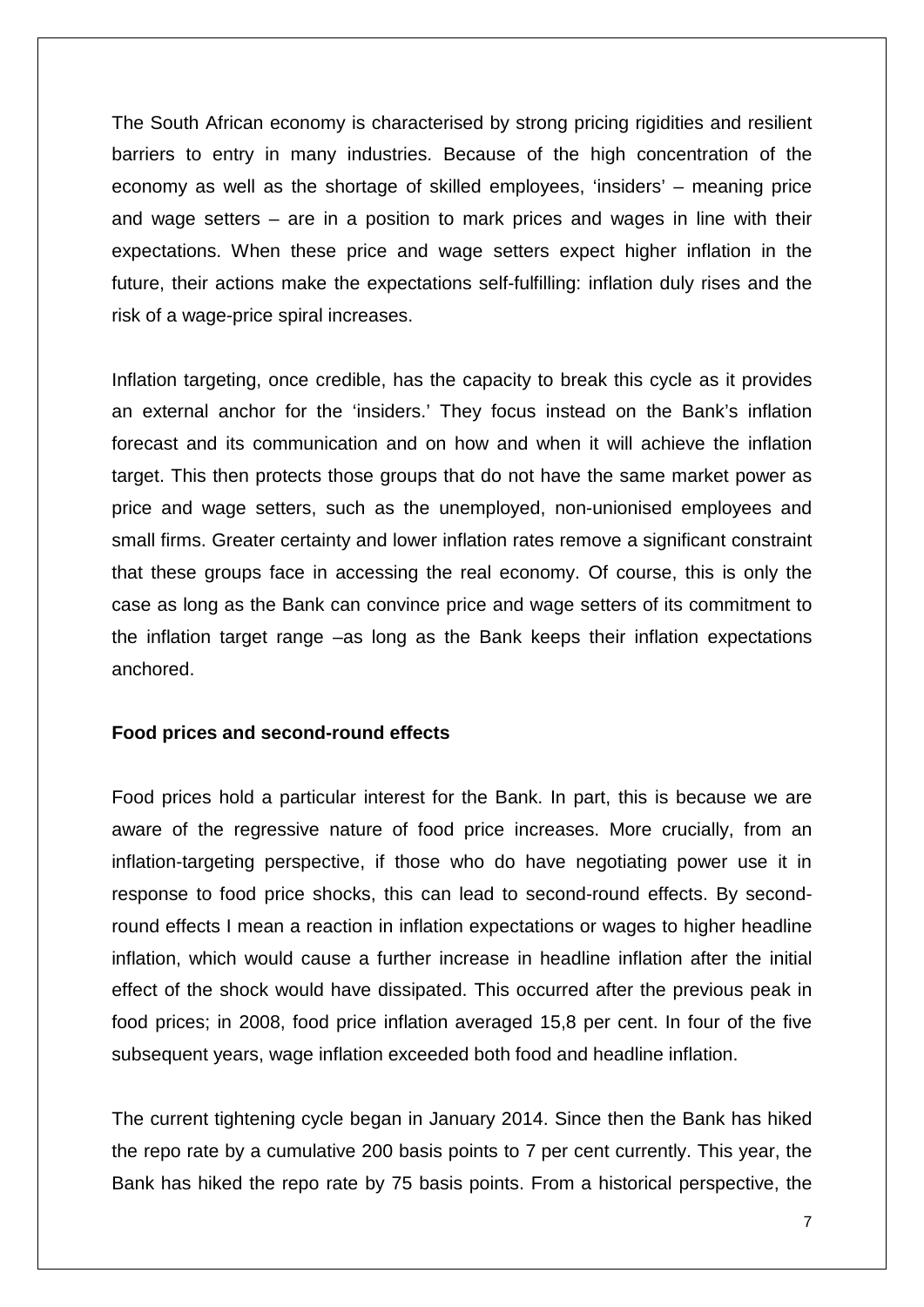real interest rate remains low, following a prolonged period of monetary accommodation. Furthermore, this is one of the most gradual hiking cycles on record.

Let me emphasise that interest rate increases are not aimed at decreasing food inflation; the Bank understands that the food inflation we are seeing is a marketbased response to a temporary shock. Typically, a flexible inflation-targeting regime will look through supply shocks that shift headline inflation away from the target range, provided that the shift is clearly temporary and will not create second-round effects. The Bank applied this approach for a number of shocks occurring between 2009 and 2013. Headline inflation spent 18 months above the upper end of the target range over that period. Yet the Bank could afford to look through those shocks; underlying inflationary pressure, as measured by core inflation, was contained, and this, alongside anchored inflation expectations, meant that there was space for temporary breaches.

However, the Bank is of the view that, since January 2014, it has not been appropriate for it to look through supply shocks that drive inflation above 6 per cent. At that time, the Bank forecasted an extended breach of the target if it did not act. The risks around its forecast implied that second-round effects would manifest if it did not act to prevent them. In the run-up to the hiking cycle, the Bank noted with concern persistently above-inflation wage settlements despite weak growth and the clustering of inflation expectations around the upper end of the target range. These were signals that inflation could permanently accelerate if further shocks occurred.

The problem is not that inflation may exceed 6 per cent; the problem is that people may come to believe that the South African Reserve Bank does not target 3 to 6 per cent but instead targets 6 per cent plus a 'supply shock premium'. Such a perception would compromise the credibility that the Bank has earned since inflation targeting was introduced in 2000. As I've mentioned, price and wage setters have enormous discretion if they believe that the true target is above the set range. The Bank wants to avoid such a situation.

**'Fit for the Future' and the agribusiness and agro-processing sectors**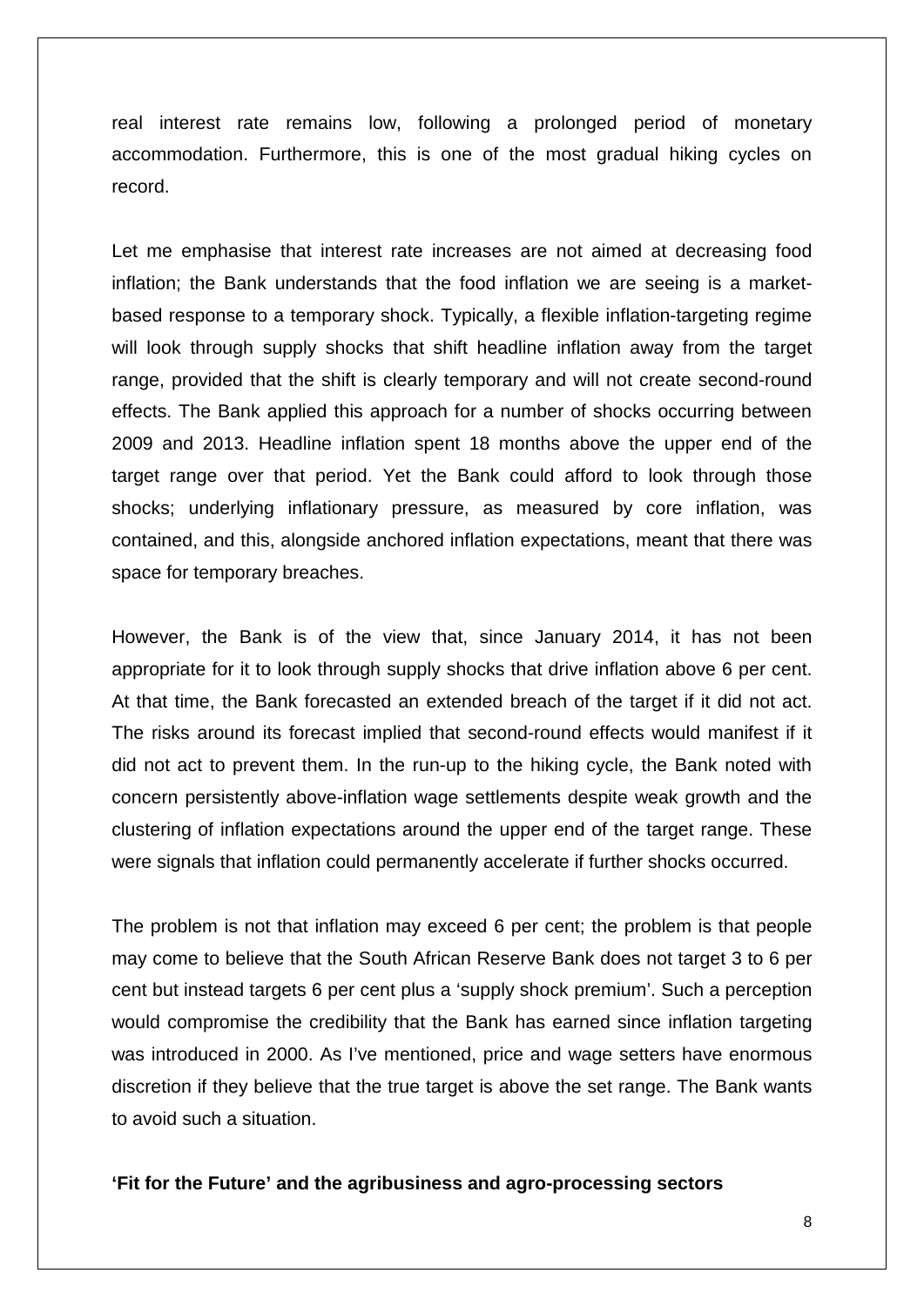The environment that I have described today may feel discouraging to you. I would not want that to be my overarching message. I think that the actions South Africa takes now, to reinforce our framework, will protect economic competitiveness in the global arena and encourage future growth.

The National Development Plan has highlighted the potential of the agriculture and agro-processing sectors, particularly for increasing employment but also growth. Although South Africa is a leading exporter of certain food commodities – including maize, sugar and fruit – there is great scope for expansion of the agro-processing sector. Even a cursory glance at the manufacturing production statistics makes them look encouraging, as the weight of the food and beverages category has increased from 11 per cent in 2000 to 24 per cent currently. However, the contribution from manufacturing production to GDP has been shrinking over this period, so agroprocessing volumes have merely grown in line with real GDP. I am sure that this observation will be a key focus of your conference over the next two days, so I will not say more on the subject.

There are multiple advantages to expansion. Agriculture is relatively labourintensive, and it is a crucial source of employment for rural communities. Increasing agricultural output would also strengthen food security, not just in South Africa but in sub-Saharan Africa. Furthermore, expanding manufacturing production is key to creating stable jobs suitable for our underemployed workforce. The International Monetary Fund has recommended expansion of agro-processing in sub-Saharan Africa as the region has a comparative advantage in agriculture and countries such as Ethiopia have enhanced their integration into global value chains through agro-processing.<sup>[7](#page-8-0)</sup> Research has shown that this value chain integration is key to productivity growth for small open economies in particular, as they learn from countries further along in the value chain. Overall, then, expansion would assist in South Africa's great need for export growth and give it a productivity boost and additional employment.

**.** 

<span id="page-8-0"></span> $7$  See the International Monetary Fund, 'Regional economic outlook – sub-Saharan Africa: navigating headwinds', April 2015, p. 59. Available at [http://www.imf.org/external/pubs/ft/reo/2015/afr/eng/pdf/sreo0415.pdf.](http://www.imf.org/external/pubs/ft/reo/2015/afr/eng/pdf/sreo0415.pdf)